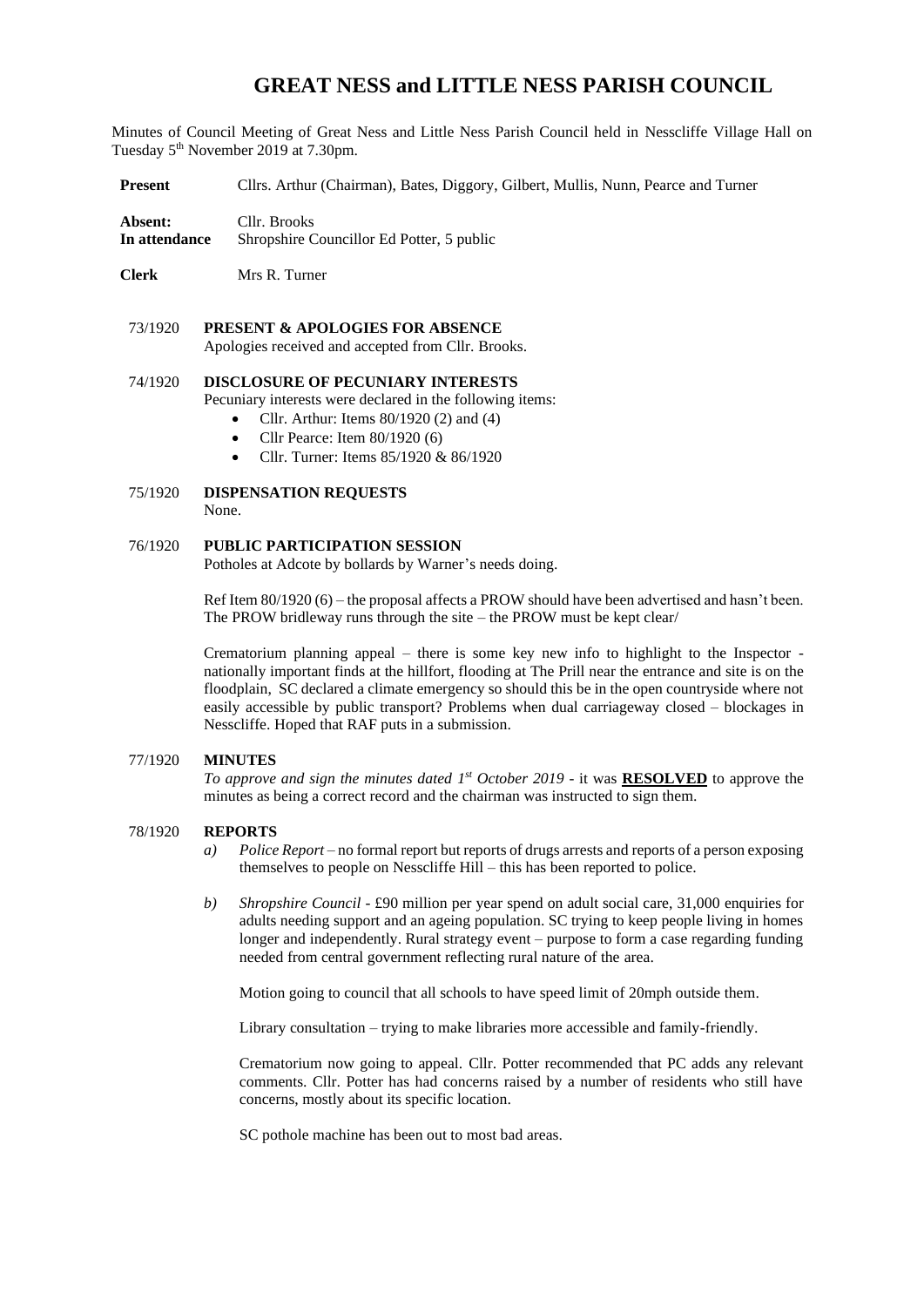Children's service – high dependency medical needs house will open soon in Wilcott for 2 children and a meeting will be held for local residents. Cost  $£6,000$  per child per week at present, £5,000 per child per week in new house. Ratio of 2/3 staff to 1 child.

The Prill – Cllr. Arthur highlighted that it was promised all gulleys will be cleared. Cllr. Potter said this will take 3 years across the county.

- *c) Youth Club* Cllr. Gilbert reported still good numbers attending. Attended SYA awards evening and volunteers all had an award. YC committee meeting on 4<sup>th</sup> November postponed.
- *d) Parish Councillor Reports* none.
- *e) Baschurch Doctors Surgery* no updates
- *f) Land at The Crescent working group*  it was reported that the group had held a meeting with the Village Hall to discuss the community's preference for a hub at the site. The Village Hall did not object to a second community building in the village, this to be in addition to the current Village Hall. It was noted that the school would be a key potential user of a community building, in particular for sport. It was therefore agreed to arrange a meeting with the school and SC to discuss their needs and consider the way forward. Possible sources of funding including Sport England, CIL Local and community infrastructure contribution of £20,000 requested from Shrewsbury Homes. It was agreed to also ask Shrewsbury Homes if services could be connected to the site.

It was noted that Shrewsbury Homes are willing to construct the school parking area now if Severnside will agree a temporary access via the garages on The Crescent as its unsafe to use the construction road during construction. Clerk to pursue with Shrewsbury Homes.

| <b>Issue</b>                          | Date        | <b>Update</b>                                                                                                                                                                                                                                                                                                               |  |  |  |
|---------------------------------------|-------------|-----------------------------------------------------------------------------------------------------------------------------------------------------------------------------------------------------------------------------------------------------------------------------------------------------------------------------|--|--|--|
| Highway<br>maintenance issues         | Oct 2019    | SC Highways response in italics<br>Spoil on wall from development land<br>adjacent to Crosshills causing wall to bow<br>- reported to SC Highways again<br>Darby Close, Wilcott Lane – to be<br>included an constructed towards end of<br>development<br>Drainage issues at The Prill reported<br>following recent flooding |  |  |  |
| Defibrillator at<br>Wilcott army camp | Ongoing     | The defib needs to be added to the new WMAS<br>register. In process of getting quotes to site it at 21<br>Kingsway                                                                                                                                                                                                          |  |  |  |
| Play area<br>maintenance              | Summer 2019 | SC bill calculated wrong as based on fortnightly<br>checks and the PC ordered monthly-response<br>awaited<br>Defective beam for swing at Wilcott on order.<br>Moles cleared.<br>BMX track $-$ Cllr. Diggory to do.                                                                                                          |  |  |  |
| Street lights                         | Oct 2019    | Survey not yet done and lights not on. There are<br>potential technical issues with turning lights back<br>on due to power cuts and unreliability of timers.<br>Council needs to consider before further action<br>taken                                                                                                    |  |  |  |

*g) Clerk's Report*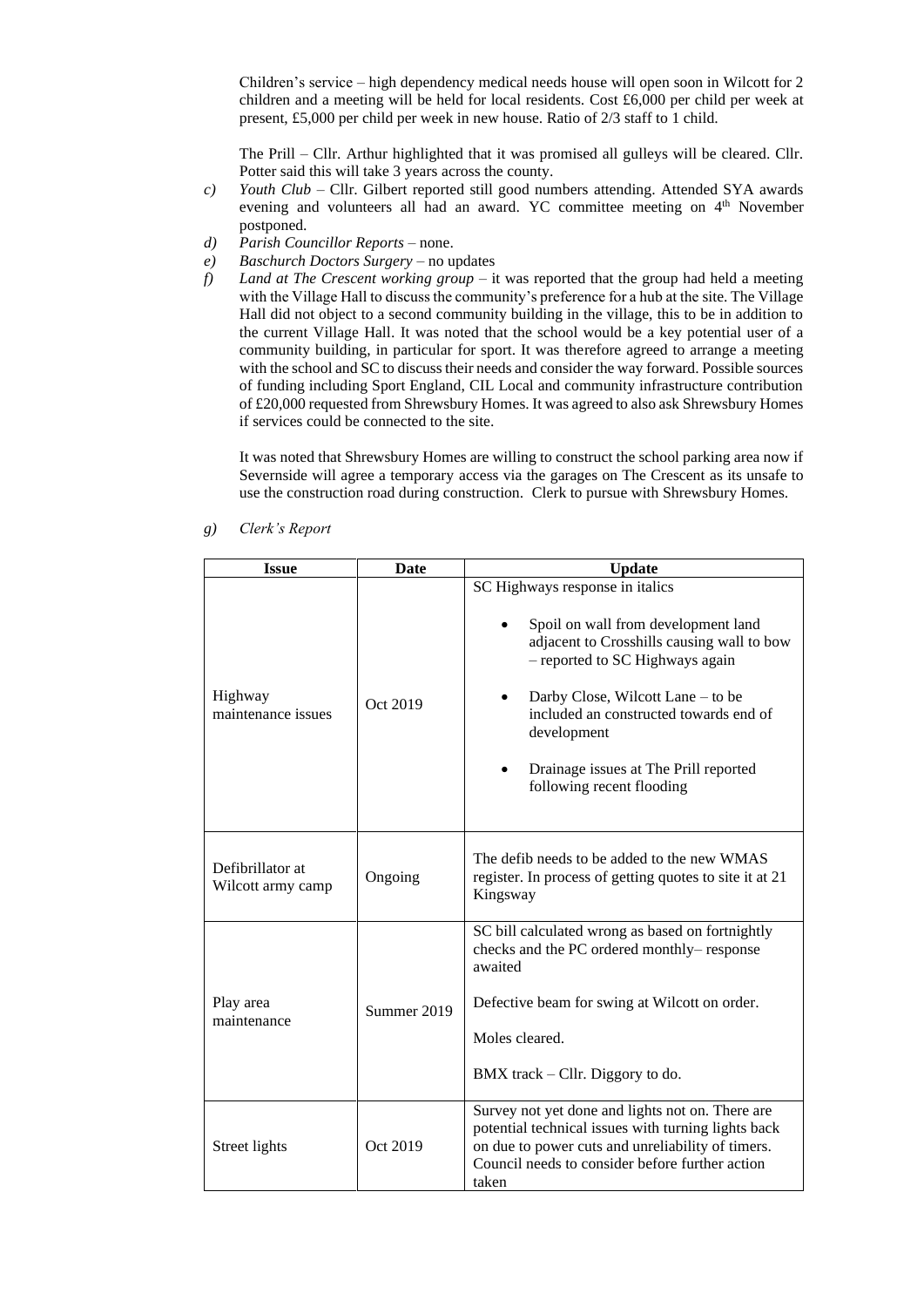| Parking by school | Oct 2019 | Update being sought from school. Have plastic<br>policeman. Car park needed asap. |
|-------------------|----------|-----------------------------------------------------------------------------------|
|-------------------|----------|-----------------------------------------------------------------------------------|

#### 79/1920 **PLANNING NOTIFICATIONS** – *for information*

- 1) 14/03797/OUT Development Land West Of Oakfield, Nesscliffe, Shrewsbury, Shropshire Proposal: Outline application for the erection of 6 No dwellings (to include access) *Awaiting Decision*
- 2) 14/05257/FUL Proposed Dwelling Adj. Hopton Farm, Nesscliffe, Shrewsbury, Shropshire Proposal: Erection of a Single Plot Exception (SPE) affordable dwelling and formation of access *Awaiting Decision*
- 3) 17/05151/EIA Proposed Poultry Units NW Of North Farm, Felton Butler Proposal: Erection of four poultry rearing buildings, eight feed bins, biomass store and amenity building including landscaping and tree planting. *Awaiting Decision*
- 4) 18/03274/REM Proposed Residential Development East Of Mulberry House, Great Ness, Proposal: Approval of reserved matters (access, appearance, landscaping, layout and scale) for 1No dwelling pursuant to planning permission 14/00694/OUT for the erection of two residential dwellings and associated works *Awaiting Decision*
- 5) 19/01463/REM Plot Adj. To No 4 Felton Butler Cottages, Felton Butler Proposal: Reserved Matters application pursuant 14/01327/OUT for the erection of a detached dwelling and garage to include access *Pending Consideration*
- 6) 19/01781/VAR Land Opposite The Crescent, Nesscliffe, Shrewsbury, SY4 1DR Proposal: Variation of Condition No. 2 attached to planning permission 18/04941/FUL dated 26 October 2018 -Substitute Plot 20 with a different house type *Pending Consideration*
- 7) 19/01822/VAR Land Opposite The Crescent, Nesscliffe, Shrewsbury, SY4 1DR Proposal: Variation of condition No2 (plans) attached to application ref: 18/04941/FUL dated 26/10/2018 to allow for an additional adoptable road on site *Awaiting Decision*
- 8) 18/00130/EIA Land North East Of Kinton Shrewsbury Shropshire Proposal: Erection of four poultry rearing buildings, nine feed bins, an agricultural workers dwelling, landscaping scheme and all associated works *Refused*
- 9) 19/02816/REM Proposed Residential Development Land To The South Of Little Ness Proposal: Reserved Matters pursuant to outline permission 16/05637/OUT dated 21st February 2017 for the erection of 3no dwellings to include access, appearance, landscape, layout and scale *Awaiting Decision*
- 10) 19/02903/REM Proposed Dwelling West Of Yew Tree Cottage, Valeswood, Little Ness Proposal: Approval of reserved matters (access, appearance, landscaping, layout and scale) pursuant of 15/00460/OUT for the erection of one dwelling, detached garage and all associated works *Grant Permission*
- 11) 19/03403/FUL Phase Three Shrewsbury Houses, Ridgewood Road, Nesscliffe, Proposal: Erection of 10no houses on Phase 3 - plots nos. 34 - 43 (modification previously approved 17/01576/REM) *Awaiting Decision*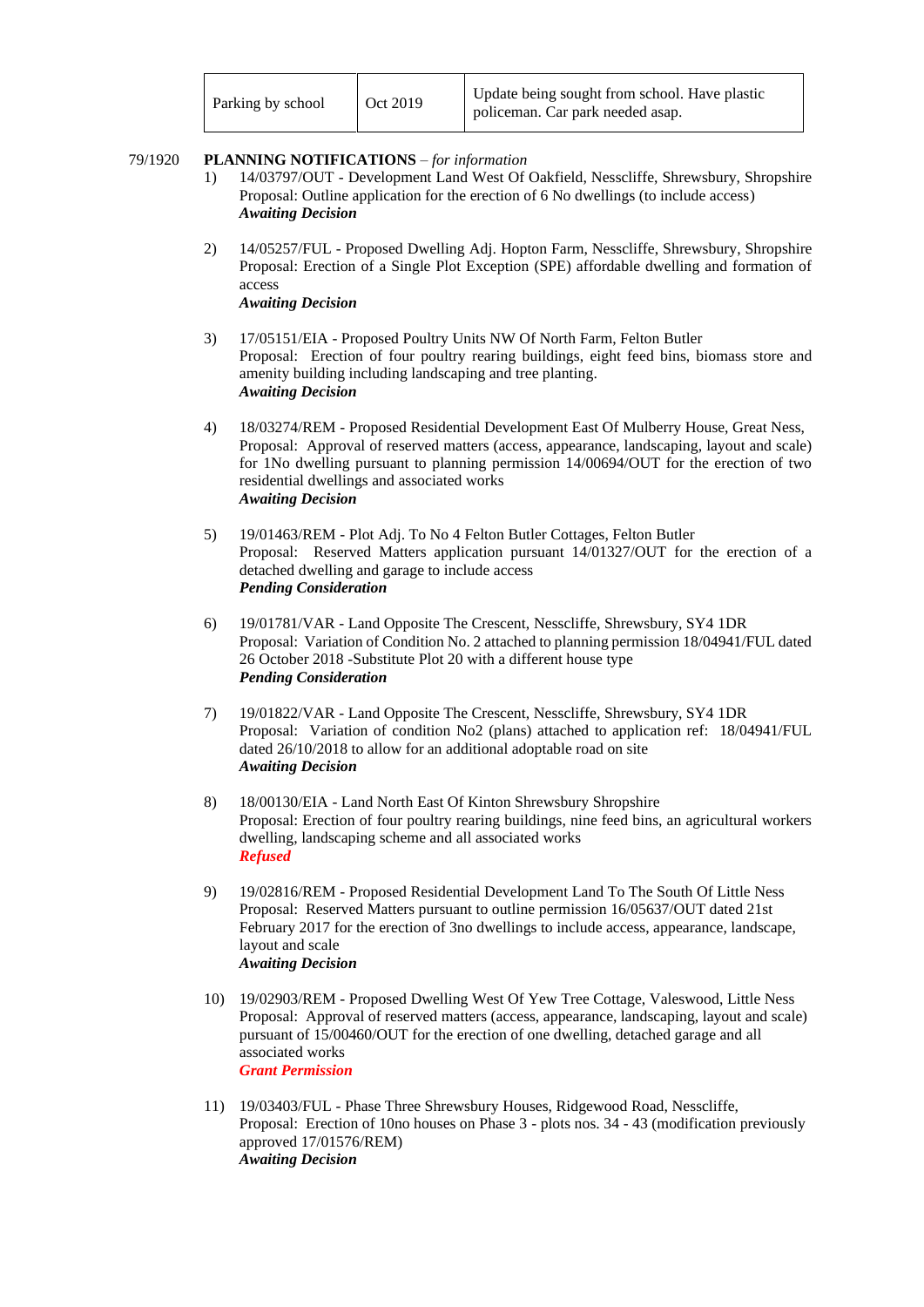#### 80/1920 **PLANNING APPLICATIONS & APPEALS**– **FOR COMMENT**

1) 19/04417/VAR - Treetops, Holyhead Road, Nesscliffe, Shrewsbury, SY4 1AY Proposal: Variation of condition no2 attached to planning permission reference 19/00043/FUL dated 22/02/2019 Comments: None.

*Cllr. Arthur left the room and Cllr. Pearce took the chair.*

- 2) 19/04401/FUL Poultry Broiler Units , Rodefern Lane, Great Ness, SY4 1AT Proposal: Application under Section 73a of the Town and Country Planning Act 1990 for the Installation of 2 x 995kw Biomass units and all associated works (retrospective) Comments: None
- 3) 19/04505/VAR Pentre Industrial Estate, Pentre, Shropshire Proposal: Application under Section 73A of the Town and Country Planning Act 1990 for the variation of Condition Nos. 4 (ground investigation) and 5 (drainage) attached to planning permission 18/03158/FUL dated 16.04.19 (retrospective) Comments: None.
- *Cllr. Diggory left the room*
- 4) 19/04466/FUL Wood Farm, Little Ness, Shrewsbury, Shropshire, SY4 2JP Proposal: Erection of livestock and equipment storage building Comments: None.

*Cllrs. Arthur and Diggory returned to the room.*

5) 18/04965/FUL (Appeal Ref 19/02776/REF / Planning Inspector ref: APP/L3245/W/19/3236638 – Proposed Crematorium North Of, Nesscliffe Proposal: Erection of a new crematorium with associated access, car parking and landscaping Comments: It was **RESOLVED** to delegate to the clerk to send evidence to the Inspector.

Clerk to seek a meeting with RAF, Jane Kynaston, Ed Potter, Tom Evans (who helped prepare previous comments) to co-ordinate evidence.

6) 19/04662/FUL – Coton Side, Ruyton Xi Towns, Shrewsbury, Shropshire, SY4 1NF Proposal: Erection of a replacement dwelling following demolition of existing, three bay detached garage with room above and installation of treatment plan Comments: It was **RESOLVED** to object to the application as floorspace information not provided but the design and access statement suggests it is larger than the dwelling it would replace and this is not in accordance with policy.

#### 81/1920 **PARISH MATTERS**

- *a) Highways maintenance* see clerk's report
- *b) Parish street lights* –it was **RESOLVED** that the lights will remain off due to technical issues with the mains power supply (frequent power cuts) affecting the timers.
- *c) Bus stop Great Ness cross roads* timetable has been requested from Arriva
- *d) Reports of other parish matters*
	- The Crescent sign has been knocked over at the junction with the school.
	- Note that several of the noticeboards are in poor condition (Great Ness, Hopton, Kinton, Valeswood and Wilcott) and vulnerable to ingress of water. The clerk was asked to seek approximate prices for composite boards.
	- •

#### 82/1920 **FINANCIAL MATTERS**

- *a) Q2 budget report & bank reconciliation* it was **RESOLVED** to approve the report, as per Appendix 1, the reconciled balance of all accounts being £109,011.99.
- *b) Payments including payments made between meetings* it was **RESOLVED** to approve the following: